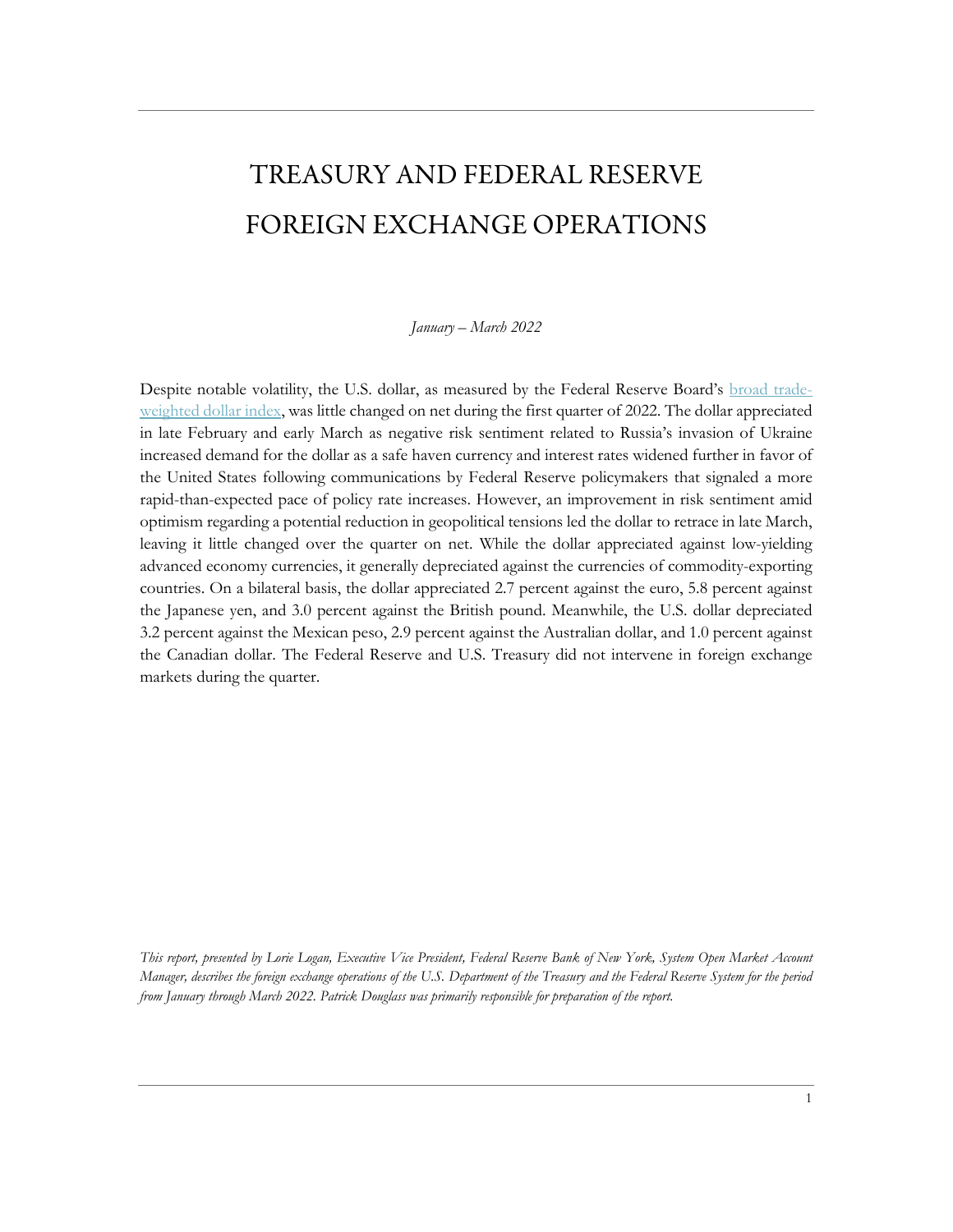

Sources: Board of Governors of the Federal Reserve System; Bloomberg L.P.





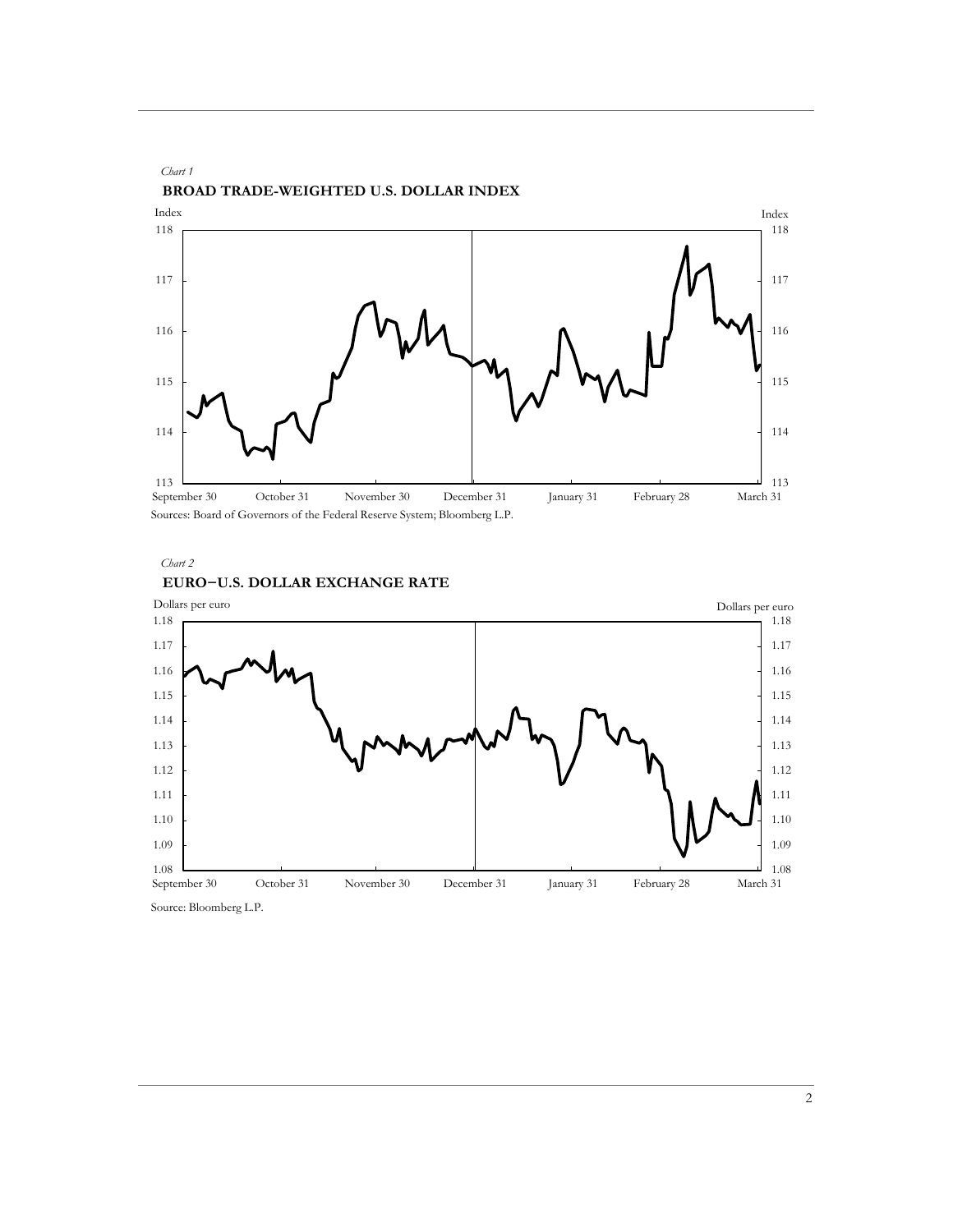

*Chart 4*



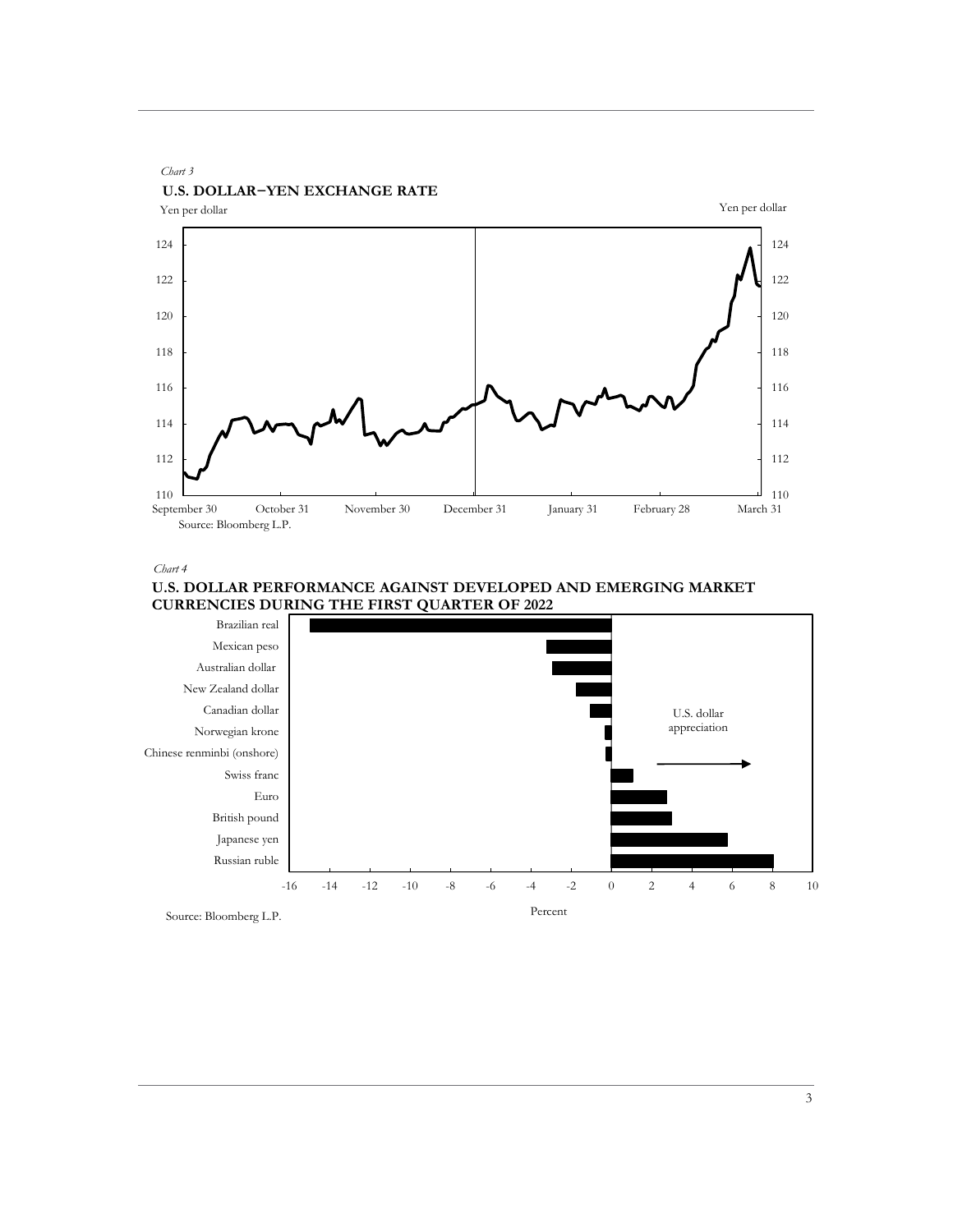# **U.S. DOLLAR APPRECIATES ON GEOPOLITICAL TENSIONS AND HIGHER U.S. YIELDS BEFORE LATE-QUARTER RETRACEMENT**

During the first quarter of 2022, the U.S. dollar, as measured by the Federal Reserve Board's broad trade-weighted dollar index, was little changed on net, despite intraquarter volatility.[1](#page-3-0) The dollar appreciated notably in late February and early March as negative risk sentiment related to Russia's invasion of Ukraine increased demand for the dollar as a safe haven currency and as interest rates continued to widen in favor of the United States following communications by Federal Reserve policymakers that signaled a more rapid-than-expected pace of policy rate increases. Nevertheless, a notable improvement in risk sentiment late in the quarter amid some optimism regarding a potential reduction in geopolitical tensions led the dollar to retrace toward the end of March, leaving it little changed on net. The dollar's performance was mixed on a bilateral basis, appreciating against loweryielding currencies—such as the euro and Japanese yen—but depreciating against the currencies of commodity-exporting countries—such as the Brazilian real and Australian dollar.

 Russia's invasion of Ukraine was seen as driving dollar appreciation through several channels. First, heightened geopolitical tensions drove a deterioration in risk sentiment and increased demand for the dollar as a relatively high-yielding safe haven currency. Indeed, in the days following Russia's invasion of Ukraine in late February, the broad dollar index rose more than 2.5 percent and measures of implied volatility for most major currencies rose to their highest levels since the start of the COVID-19 pandemic in March 2020. The dollar appreciated particularly sharply against the euro and other European currencies, as these economies experienced sharp markdowns to their growth outlooks due to their proximity to the conflict, negative real income shocks from higher inflation, and perceived vulnerability to disruptions in Russian oil and gas exports.

 Second, the sharp rise in oil and gas prices following Russia's invasion of Ukraine drove significant dollar appreciation against the currencies of energy importers that experienced a deterioration in their balance of payments. In the two weeks following the invasion, front-month Brent crude oil futures prices rose more than 30 percent to reach almost \$130 per barrel. This increase led to a significant negative terms-of-trade shock for economies that are large net energy importers, such as the euro area and Japan. Meanwhile, higher energy prices were viewed as having a relatively small impact on the United States, which is largely energy self-sufficient.

 Lastly, the broad dollar was viewed as supported by the continued rise in U.S. yields, which caused both real and nominal interest rate differentials to widen in favor of the dollar. Over the quarter, twoyear U.S. Treasury yields rose 160 basis points (a tripling of the yield compared to the prior quarter). The Federal Open Market Committee's (FOMC) communications at its two meetings in the quarter were seen as key factors contributing to the rise in short-dated yields. At the January FOMC meeting, the FOMC kept its policy rate unchanged and noted in its statement that it would "soon be appropriate" to raise rates, in line with expectations. At the press conference, Chair Powell left open the possibility that rate increases could occur at each of the next several meetings, noting that there

<span id="page-3-0"></span><sup>1</sup> The Federal Reserve's broad trade-weighted dollar index is based on twenty-six currencies, including major advanced market currencies and currencies of other important trading partners of the United States, including emerging markets.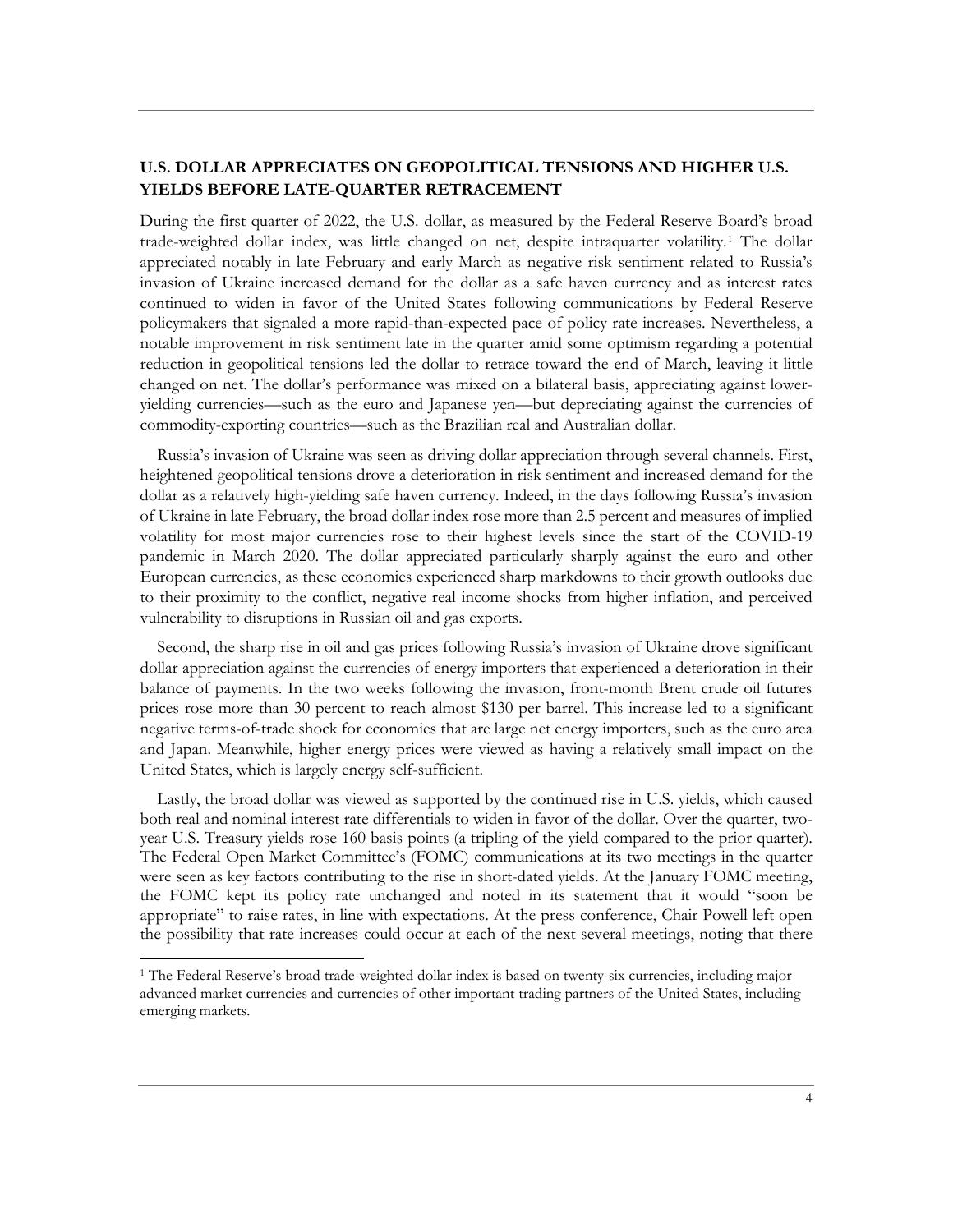was "quite a lot of room" to raise rates. The remarks were viewed as somewhat less accommodative than expected, triggering a notable rise in short-dated U.S. yields and a modest rise in the broad dollar index. At its March meeting, the FOMC started its tightening cycle with a 25 basis point rate increase, as was widely expected. In addition, the Committee's projection for the federal funds rate showed a steeper path of policy than anticipated, with seven 25 basis point increases in 2022 and three to four increases in 2023, which was seen as contributing to a further rise in short-dated U.S. yields.

 Both FOMC meetings came against a backdrop of significant U.S. inflationary pressures, with U.S. headline consumer price inflation reaching 7.9 percent year-on-year in February, its fastest pace since 1982. Meanwhile, U.S. employment data was generally robust, with nonfarm payrolls for February rising by 678,000 and the unemployment rate edging down to 3.8 percent, which market participants viewed as further reducing the case for maintaining monetary policy accommodation.



Sources: Bloomberg L.P.; New York Fed staff calculations.

 In the final two weeks of the quarter, the dollar retraced most of its earlier appreciation amid some improvement in risk sentiment, with U.S. equity prices rising above their pre-Ukraine invasion levels and front-month Brent crude oil futures falling back below \$100 per barrel. Market participants generally attributed the improvement in risk sentiment to expectations regarding the potential for Russian and Ukrainian leaders to negotiate a ceasefire and Russia's announcement that it intended to reduce military operations around Kyiv. Market sentiment was also seen as buoyed by the Biden administration's announcement that it would release up to 180 million barrels of oil reserves, at a pace of 1 million barrels per day, to ease short-term supply pressures.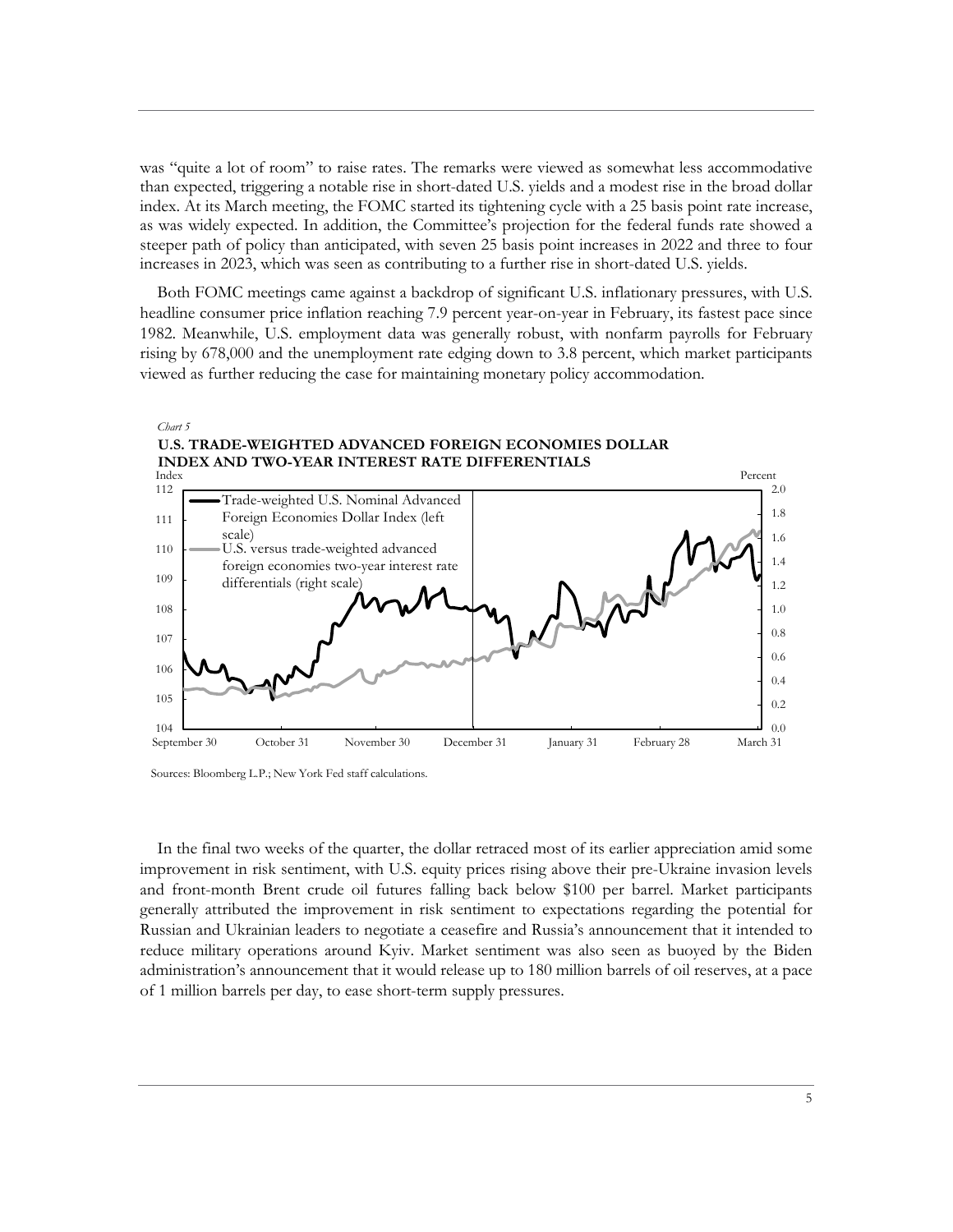# **EURO DEPRECIATES DESPITE LESS ACCOMMODATIVE COMMUNICATIONS BY ECB AMID EXPECTATIONS FOR HIGHER INFLATION AND LOWER GROWTH**

The dollar appreciated 2.7 percent against the euro as U.S. and euro area monetary policy continued to diverge and the invasion of Ukraine led to expectations for higher euro area inflation, lower growth, and negative terms-of-trade effects. Monetary policy divergence was viewed as a major currency driver during this period, as the European Central Bank's (ECB) initial moves toward removing policy accommodation were viewed as modest compared to the more accelerated pace of rate increases expected from the FOMC. The ECB kept interest rates on hold over the quarter, as expected. However, at the February ECB meeting, some of President Lagarde's remarks at the press conference were viewed as less accommodative than expected, including her statement that there was "unanimous concern" among the Governing Council about the inflation outlook, with the risks now "tilted to the upside," and that she would not rule out rate increases in 2022. At its March meeting, the ECB announced an accelerated wind-down of asset purchases and substantially raised its 2022 inflation projections to 5.1 percent, from 3.2 percent. Nevertheless, the rise in euro area yields in response to the less accommodative outlook for ECB policy was somewhat modest relative to the large rise in U.S. yields, causing U.S.–euro area interest rate differentials to widen further in favor of the United States throughout the quarter.

 The euro also faced depreciation pressure from downward revisions to euro area growth forecasts, which were marked down notably following the Russian invasion amid market concerns that the region's proximity to the crisis and vulnerability to disruptions in Russian energy supplies made it more vulnerable to an economic downturn. This contrasted with the United States, where economic spillovers were viewed as more modest and economic growth markdowns were more contained. In addition, the sharp rise in global energy prices represented a significant negative terms-of-trade shock for the euro area, which is a large net energy importer, whereas it had a relatively neutral terms-of-trade impact on the United States due to the country's energy self-sufficiency.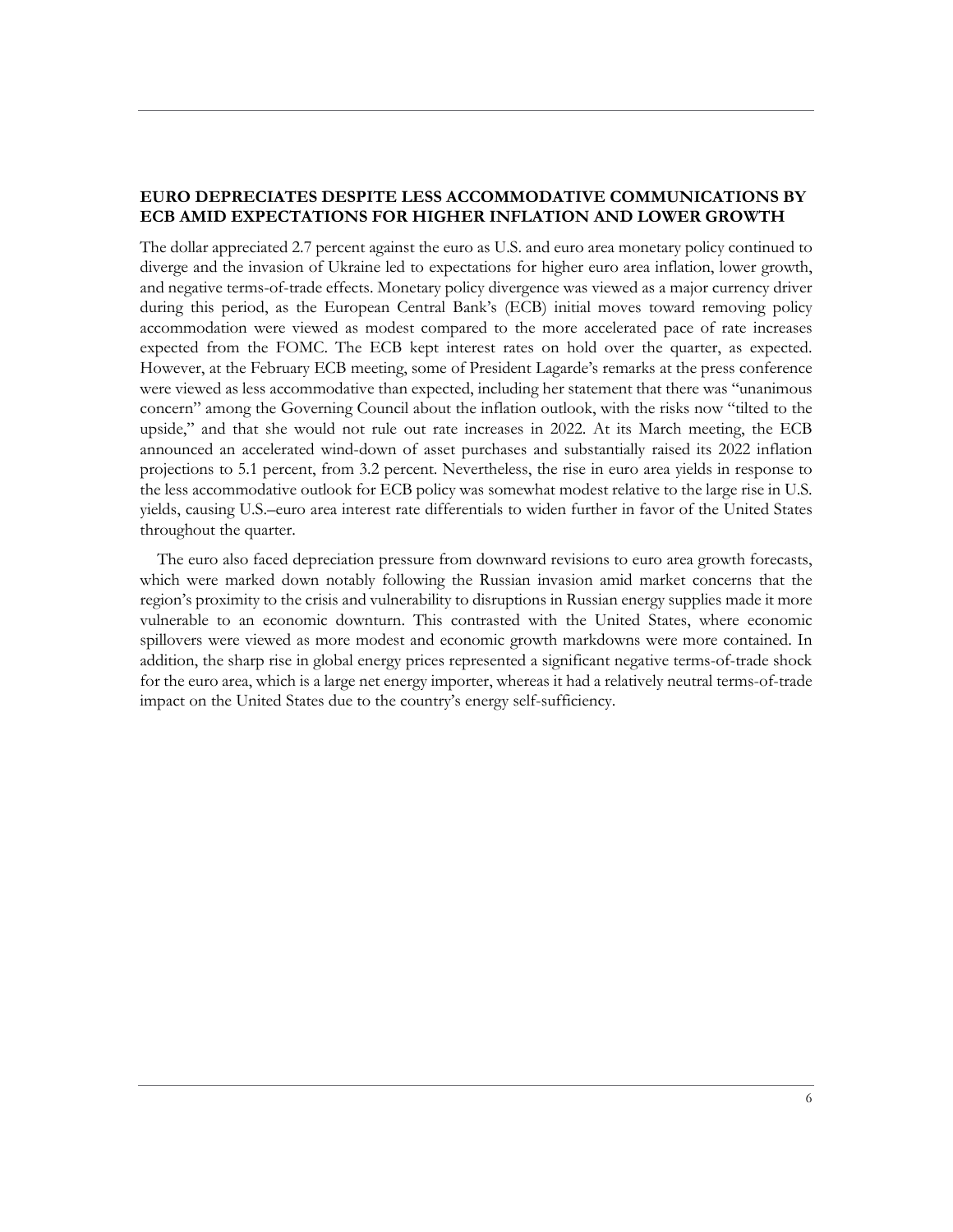

## **JAPANESE YEN DEPRECIATES AMID WIDENING INTEREST RATE DIFFERENTIALS AND A DETERIORATING TRADE BALANCE**

The dollar appreciated 5.8 percent against the Japanese yen, as interest rate differentials widened notably in favor of the United States and rising commodity prices weighed on Japan's balance of payments. The move was viewed as particularly notable as it appeared to mark a departure from the historical pattern, in which the yen tends to appreciate against the dollar in response to deteriorating risk sentiment.

 Market participants primarily attributed the yen's depreciation to two factors. First, interest rate differentials widened notably in favor of the United States, and the yen has recently been more sensitive to rate differentials than other major currencies. This widening of rate differentials reflects the further divergence between U.S. and Japanese monetary policy, with the Bank of Japan (BoJ) reaffirming its commitment to its yield curve control framework and containing any increase in long-end yields, while the FOMC raised its policy rate in March and signaled its intention to raise rates further at future meetings. Second, the sharp rise in global energy prices represented a significant negative terms-oftrade shock for Japan, which is a large net energy importer, suggesting that balance of payments pressures could weigh on the yen going forward.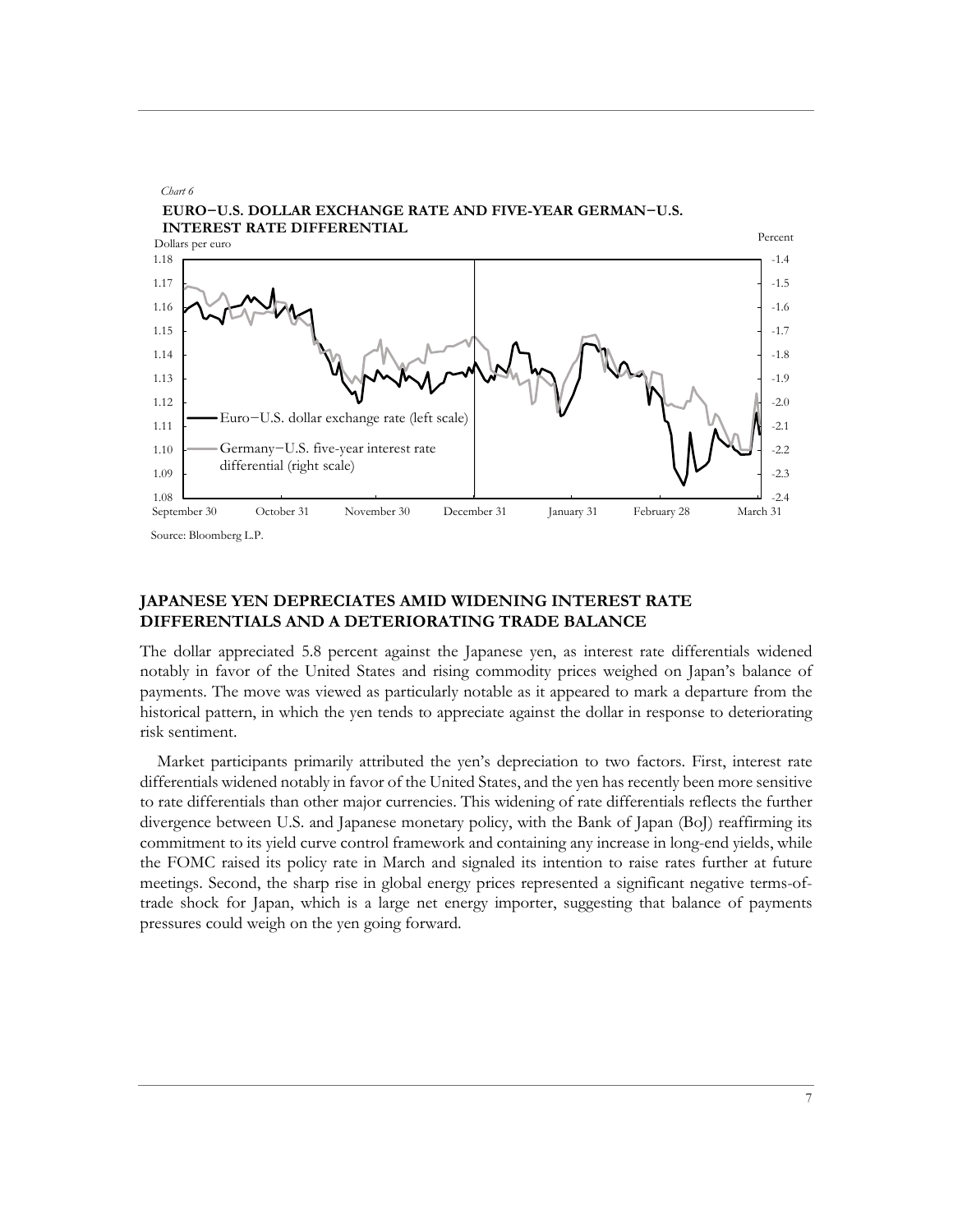

# **BRITISH POUND DEPRECIATES AMID WIDENING RATE DIFFERENTIALS AND EXPECTATIONS FOR HIGHER INFLATION AND LOWER GROWTH IN THE U.K.**

The broad dollar appreciated 3.0 percent against the British pound, as U.K. yields rose less than U.S. yields and Russia's invasion of Ukraine led to expectations for higher inflation and lower growth in the United Kingdom. In contrast to other advanced economy central banks, Bank of England (BoE) communications were viewed as shifting toward a more neutral stance over the quarter, which was seen as containing the rise in U.K. yields and resulted in a further widening of interest rate differentials in favor of the United States. While the BoE continued to increase its policy rate, policymaker communications moved from highlighting the potential for larger rate increases to combat inflation to emphasizing the deteriorating growth outlook. Specifically, at its March meeting, the BoE's Monetary Policy Committee voted 8-1 to increase its Bank rate by 25 basis points to 0.75 percent. However, some market participants viewed the single dissenting vote to keep rates unchanged and statement language emphasizing downside growth risks as slightly more accommodative than expected. In addition, the statement noted that further rate increases "might be" appropriate in the coming months, compared to the February meeting statement that noted rate increases were "likely."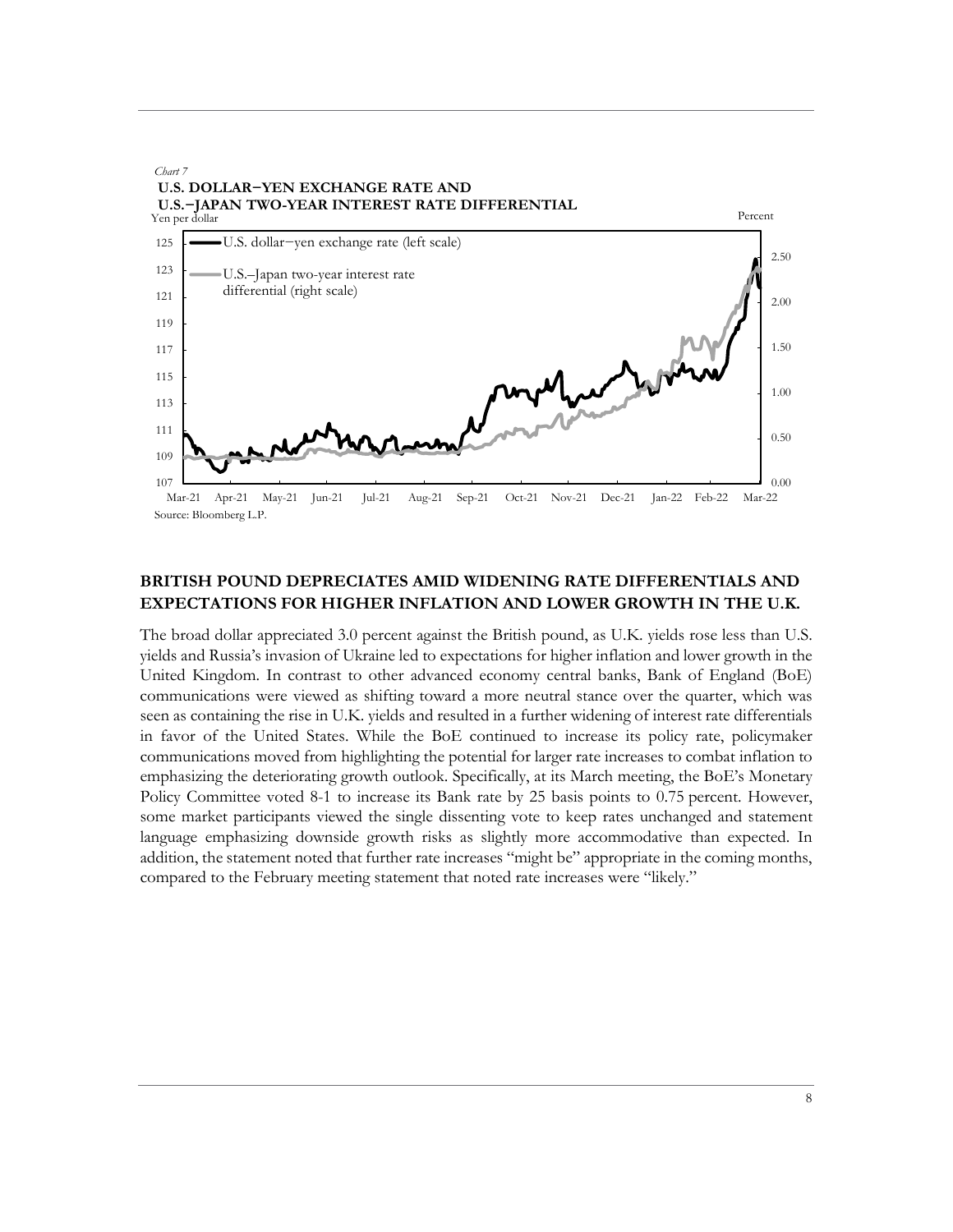# **EMERGING MARKET CURRENCIES MIXED AMID CROSSCURRENTS FROM RISING COMMODITY PRICES AND GROWTH CONCERNS**

The dollar depreciated 1.0 percent against emerging market currencies in the first quarter, as measured by the Federal Reserve's trade-weighted Emerging Market Economies Dollar index.[2](#page-8-0) Given the notable rise in commodity prices, which was exacerbated by the Ukraine conflict, the currencies of commodityexporting countries saw the most significant appreciation over the quarter, with the Brazilian real and South African rand appreciating 17.6 percent and 9.1 percent, respectively, against the dollar. By contrast, the currencies of net commodity-importing countries generally depreciated; the Turkish lira saw the largest declines, given its reliance on energy and wheat imports, depreciating 9.3 percent against the dollar.

 The currencies of central and eastern European countries also faced significant depreciation pressure due to their dependence on energy imports and their geographical proximity to the Ukraine conflict, though respective central bank measures were viewed as limiting currency weakness. Specifically, the Hungarian and Czech central banks increased their policy rates in the weeks following the Russian invasion, while the Polish central bank announced that it sold foreign currency to support the zloty. More broadly, emerging market yields outside of Asia generally kept pace with U.S. yields during the quarter, lending additional support to many emerging market currencies. The Russian ruble depreciated sharply against the dollar in the days following the Russian invasion of Ukraine and the imposition of sanctions on Russian entities by the United States and other countries. The ruble retraced much of its depreciation in late March, however, amid aggressive capital control measures by Russia's central bank, the accumulation of large current account surpluses, which were buoyed by elevated commodity prices, and a modest improvement in risk sentiment.

<span id="page-8-0"></span><sup>2</sup> The Federal Reserve's Emerging Market Economies Dollar Index, formerly known as the Other Important Trading Partners (OITP) index, is a weighted average of the foreign exchange value of the U.S. dollar against a subset of emerging market currencies. For more information on the index, see [Revisions to the Federal Reserve](https://www.federalreserve.gov/econres/notes/feds-notes/revisions-to-the-federal-reserve-dollar-indexes-20190115.htm) [Dollar Indexes.](https://www.federalreserve.gov/econres/notes/feds-notes/revisions-to-the-federal-reserve-dollar-indexes-20190115.htm)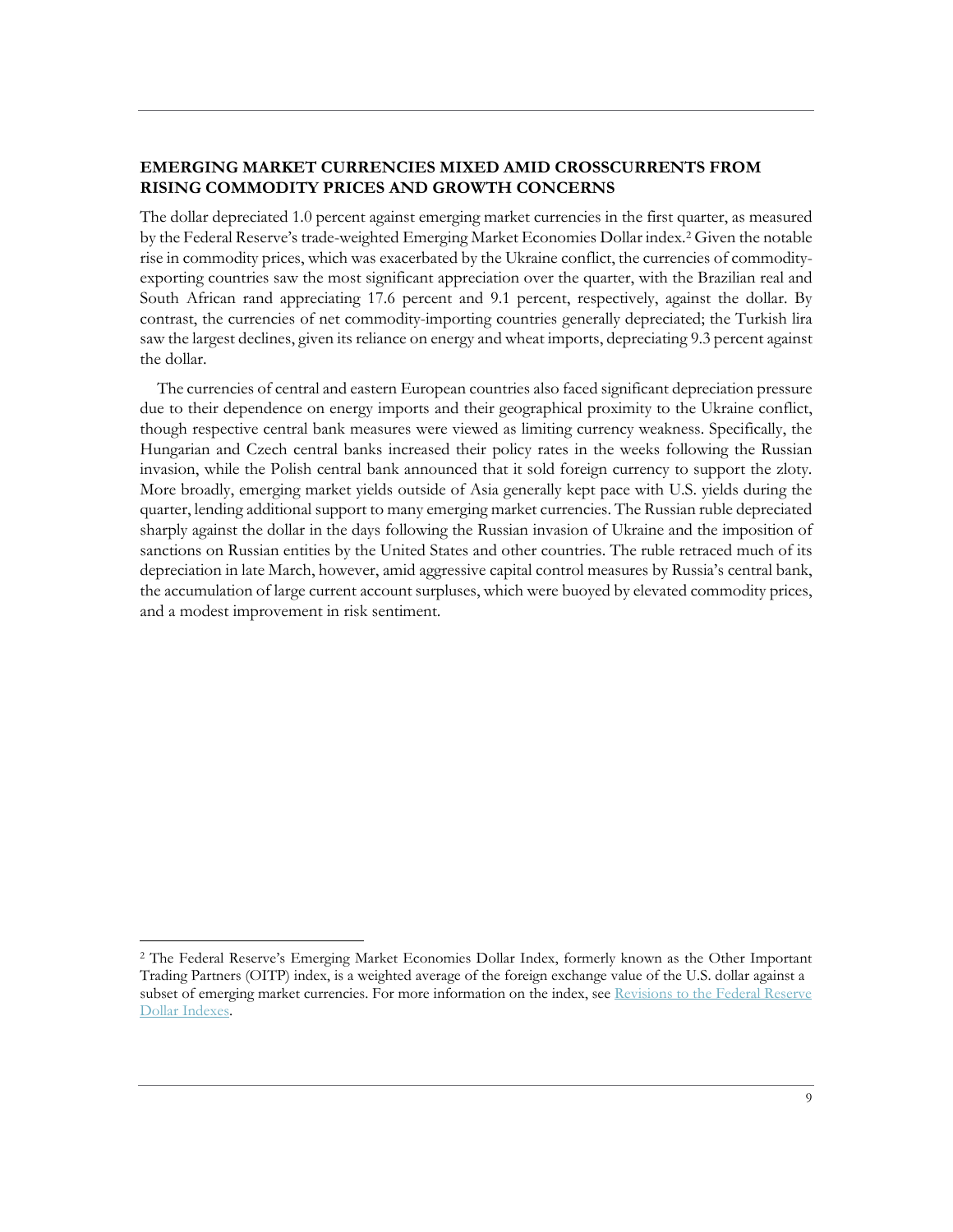

Note: Values indexed to September 30, 2021.

## FOREIGN EXCHANGE SWAP MARKETS EXHIBIT MODEST VOLATILITY BEFORE STABILIZING AHEAD OF MARCH QUARTER-END

Foreign exchange swap market pricing and trading conditions were stable in the first two months of the quarter, though premiums to borrow dollars through major currency pairs widened considerably in late February, as investors reportedly held back on lending dollars amid a deterioration in broader risk sentiment. Bid-ask spreads for foreign exchange swap transactions also widened, indicating a reduction in market depth, likely driven by elevated volatility in pricing for short-term U.S. dollar funding. However, U.S. dollar funding markets generally functioned well through the period of heightened market volatility. Dollar funding markets were supported by the availability of several Federal Reserve liquidity facilities, including the central bank liquidity swap lines, the FIMA Repo Facility, and the Standing Repo Facility, though usage of these facilities remained minimal during March. Market conditions steadied in the first two weeks of March and remained stable through quarter-end, supported by abundant levels of U.S. dollar liquidity in global funding markets.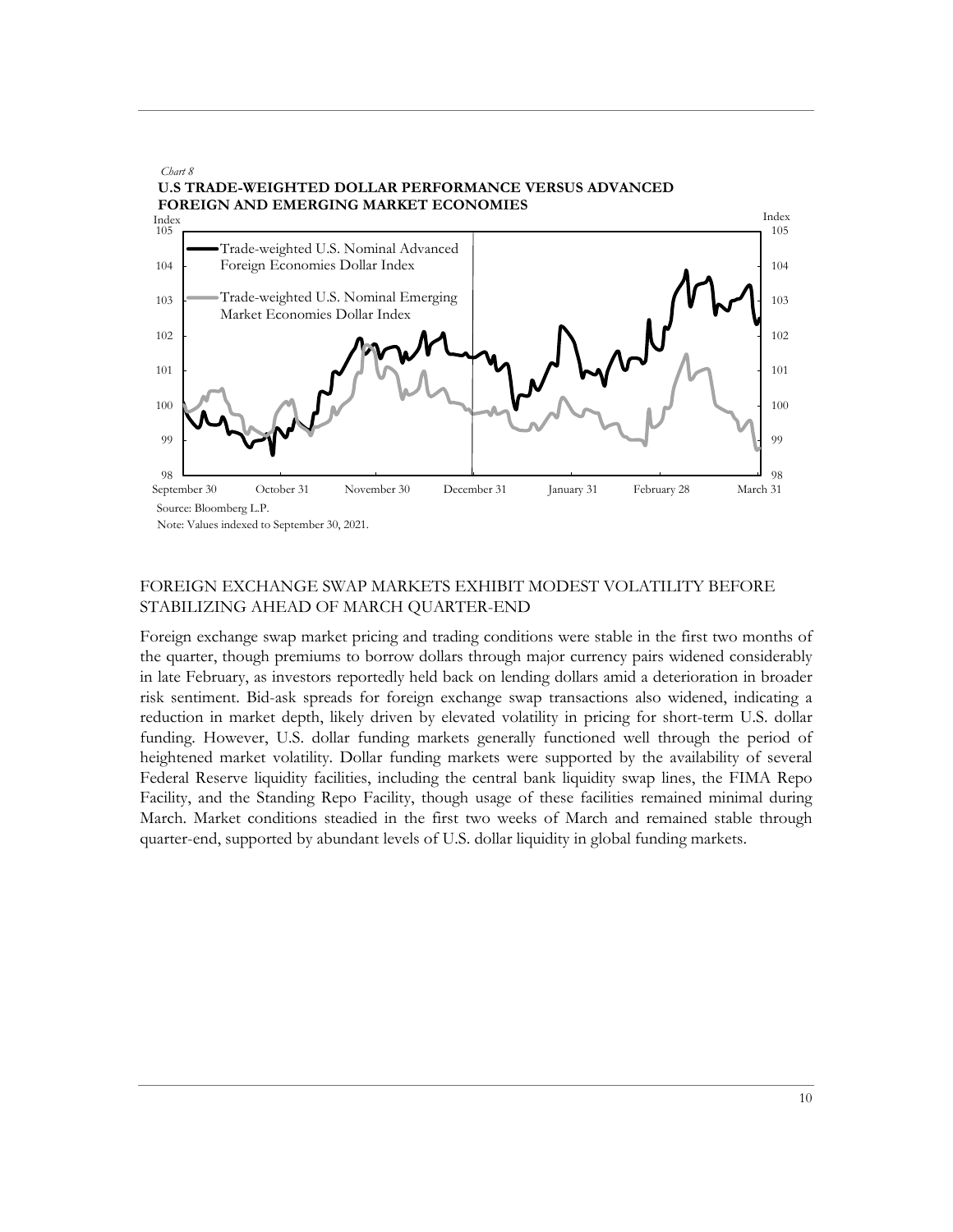

#### U.S. DOLLAR LIQUIDITY SWAP ARRANGEMENTS WITH FOREIGN CENTRAL BANKS

Aggregate swaps outstanding of the U.S. dollar liquidity swap arrangements with foreign central banks decreased to roughly \$0.4 billion by the end of the first quarter of 2022, compared to \$3.3 billion at the end of the fourth quarter of 2021. The decline was driven by maturation of swaps that had been originated at U.S. dollar liquidity swap operations in December 2021 amid a seasonal uptick in demand for U.S. dollars ahead of year-end. All outstanding central bank liquidity swaps at the end of March were with the ECB, while the BoJ, BoE, Swiss National Bank, and Bank of Canada did not have any U.S. dollar swaps outstanding. The temporary U.S. dollar swap line arrangements with nine central banks expired on December 31, 2021. As of March 31, there were no outstanding swaps with temporary swap line central banks.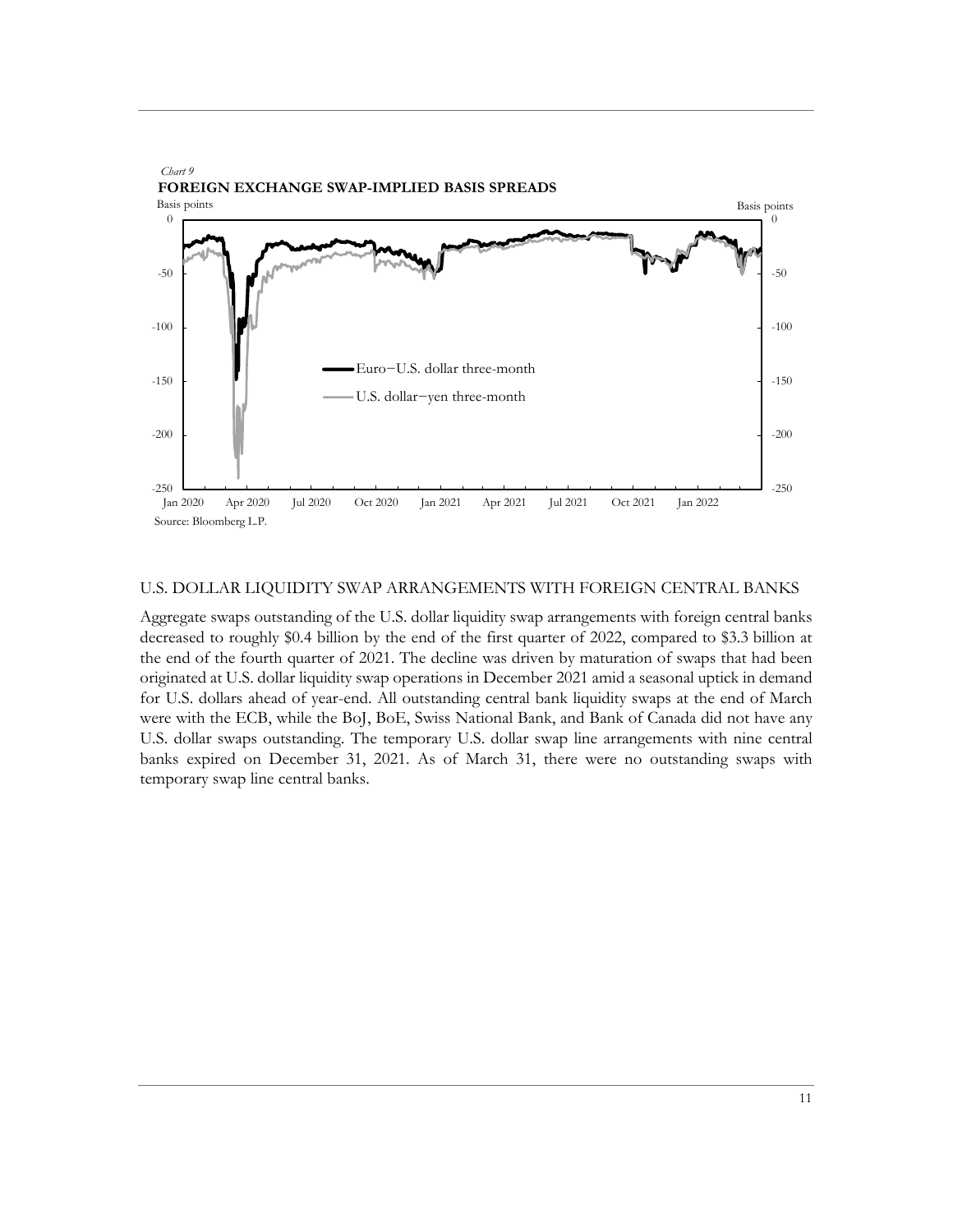#### TREASURY AND FEDERAL RESERVE FOREIGN EXCHANGE HOLDINGS

The Federal Reserve and U.S. Treasury did not undertake any foreign exchange intervention operations during the quarter. As of March 31, the value of the Federal Reserve System Open Market Account (SOMA) foreign-currency-denominated assets totaled \$19.6 billion, comprised of euro- and yendenominated holdings. The value of the U.S. Treasury's Exchange Stabilization Fund (ESF) foreigncurrency-denominated assets totaled \$19.6 billion, comprised of euro and yen holdings.

#### *Foreign Exchange Reserve Holdings*

The Federal Reserve and U.S. Treasury invest their foreign currency reserves, which are held in the SOMA and the ESF, in a variety of instruments that yield market rates of return in their respective currencies and have a high degree of liquidity and credit quality. The *[Authorization for Foreign Currency](https://www.federalreserve.gov/monetarypolicy/files/FOMC_ForeignAuthorization.pdf)  [Operations](https://www.federalreserve.gov/monetarypolicy/files/FOMC_ForeignAuthorization.pdf)* defines the permitted investments for the SOMA foreign currency portfolio. The Open Market Trading Desk of the Federal Reserve Bank of New York (the Desk) utilizes an investment framework for the management of the foreign currency assets. The framework involves a routine affirmation of objectives and constraints from policymakers. The Desk then utilizes an investment approach designed to meet those objectives to maximize return subject to maintaining sufficient liquidity and a high degree of safety.[3](#page-11-0)

 In terms of investment eligibility, the Federal Reserve and U.S. Treasury's foreign exchange reserves [can be invested in German, French, Dutch, and Japanese government obligations](https://www.newyorkfed.org/markets/international-market-operations/foreign-reserves-management) and in instruments at official institutions, such as the Bank for International Settlements and foreign central banks.To the greatest extent practicable, the investments are split evenly between the SOMA and the ESF.

 As of March 31, the U.S. dollar value of euro-denominated deposits and government securities held by the SOMA and the ESF decreased to \$23.9 billion from \$24.5 billion on December 31, 2021, and the U.S. dollar value of yen-denominated deposits and government securities decreased to \$15.4 billion from \$16.2 billion on December 31, 2021. These changes are largely driven by foreign exchange translation effects.

<span id="page-11-0"></span><sup>&</sup>lt;sup>3</sup> Consistent with the current Authorization for Foreign Currency Operations, the Desk conducts small-value exercises for the foreign currency reserves as a matter of prudent advance planning. No inference about policy should be drawn from these exercises.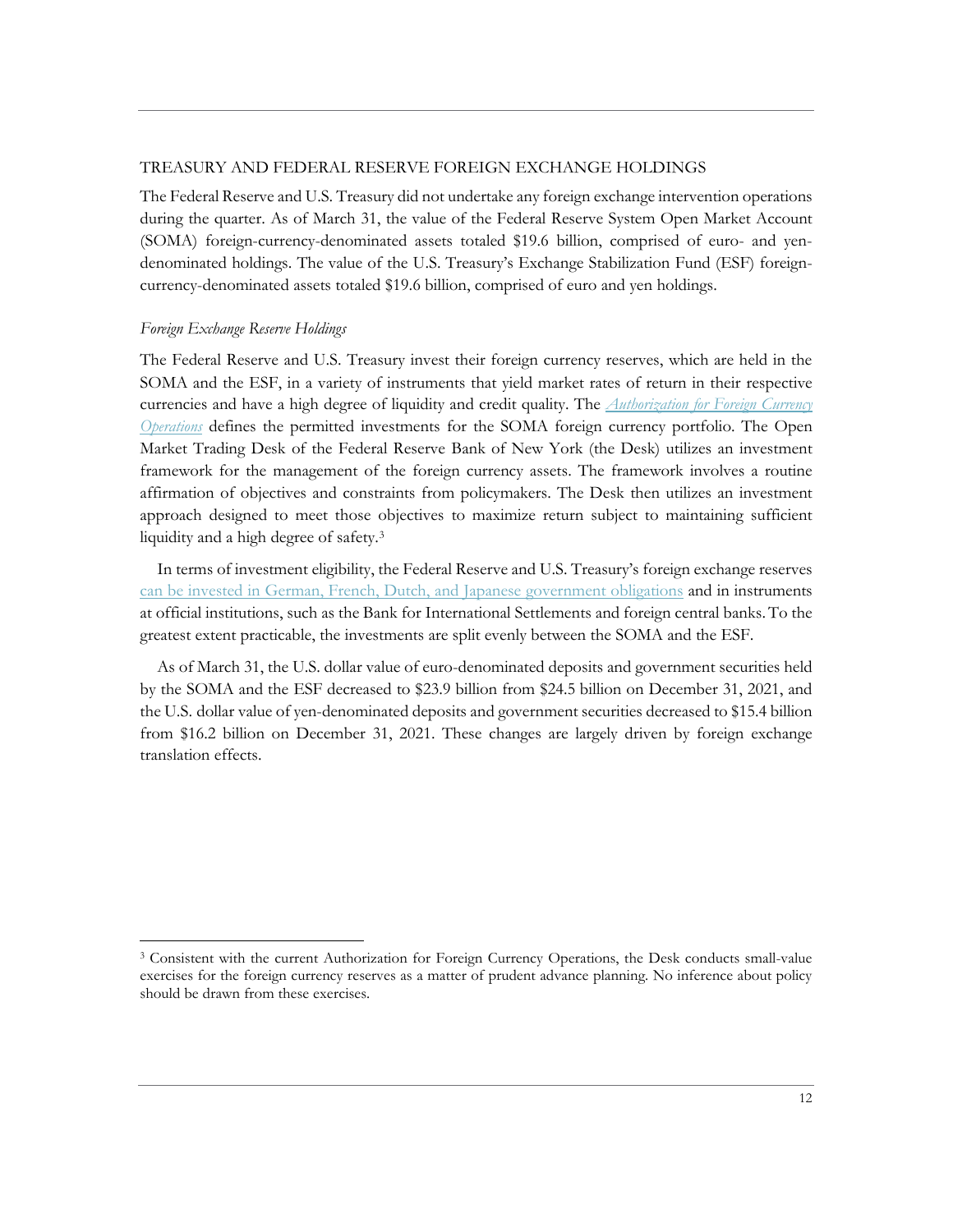# *Table 1* FOREIGN CURRENCY HOLDINGS OF U.S. MONETARY AUTHORITIES BASED ON CURRENT EXCHANGE RATES

Millions of U.S. Dollars

|                                                         |                                                      | Changes in Balances by Source           |                                     |                                                            |                                                                               |                                          |
|---------------------------------------------------------|------------------------------------------------------|-----------------------------------------|-------------------------------------|------------------------------------------------------------|-------------------------------------------------------------------------------|------------------------------------------|
|                                                         | Carrying Value,<br>December 31,<br>2021 <sup>a</sup> | Net Purchases<br>and Sales <sup>b</sup> | Investment<br>Earnings <sup>c</sup> | Realized Gains<br>/ Losses on<br>Sales <sup>d</sup>        | Unrealized<br>Gains/Losses on<br>Foreign Currency<br>Revaluation <sup>c</sup> | Carrying Value,<br>March 31,<br>$2022^a$ |
| Federal Reserve System<br>Open Market Account<br>(SOMA) |                                                      |                                         |                                     |                                                            |                                                                               |                                          |
| Euro                                                    | 12,256                                               | $\theta$                                | (11)                                | $\theta$                                                   | (307)                                                                         | 11,939                                   |
| Japanese yen                                            | 8,122                                                | $\theta$                                | $\theta$                            | $\theta$                                                   | (425)                                                                         | 7,697                                    |
| Total                                                   | 20,378                                               | $\boldsymbol{0}$                        | (11)                                | $\boldsymbol{0}$                                           | (732)                                                                         | 19,635                                   |
|                                                         |                                                      |                                         |                                     | Changes in Balances by Source                              |                                                                               |                                          |
|                                                         | Carrying Value,<br>December 31,<br>2021 <sup>a</sup> | Net Purchases<br>and Salesb             | Investment<br>Earnings              | <b>Realized Gains</b><br>/ Losses on<br>Sales <sup>d</sup> | Unrealized<br>Gains/Losses on<br>Foreign Currency<br>Revaluation <sup>c</sup> | Carrying Value,<br>March 31,<br>$2022^a$ |
| U.S. Treasury Exchange<br>Stabilization Fund (ESF)      |                                                      |                                         |                                     |                                                            |                                                                               |                                          |
| Euro                                                    | 12,237                                               | $\boldsymbol{0}$                        | (11)                                | $\boldsymbol{0}$                                           | (306)                                                                         | 11,920                                   |
| Japanese yen                                            | 8,122                                                | $\theta$                                | (0)                                 | $\theta$                                                   | (425)                                                                         | 7,697                                    |
| Total                                                   | 20,359                                               | $\theta$                                | (11)                                | $\theta$                                                   | (731)                                                                         | 19,617                                   |

Note: Figures may not sum to totals because of rounding.

a Carrying value of the reserve asset position includes interest accrued on foreign currency, which is based on "day of" accrual method.

b Net purchases and sales include foreign currency purchases related to official activity, repayments, and warehousing.

c Investment earnings include accrued interest and amortization on outright holdings.

d Gains and losses on sales are calculated using average cost.

e Reserve asset balances are revalued daily at the noon buying rates.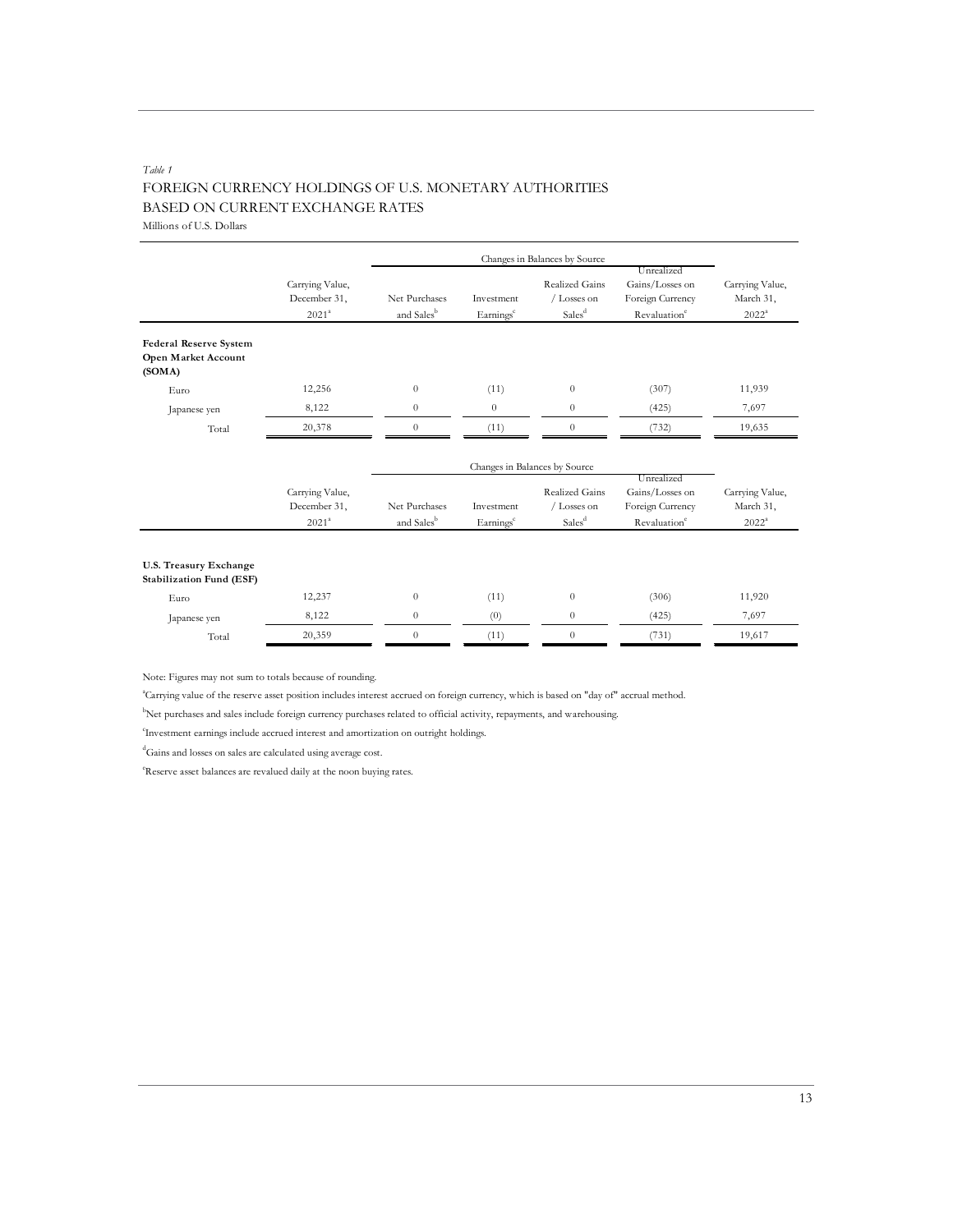#### *Table 2* BREAKDOWN OF FOREIGN RESERVE ASSETS HELD Carrying Value in Millions of U.S. Dollars, as of March 31, 2022

|                                                                     | U.S. Treasury Exchange<br>Stabilization Fund (ESF) <sup>a</sup> | <b>Federal Reserve System</b><br>Open Market Account (SOMA) <sup>a</sup> |
|---------------------------------------------------------------------|-----------------------------------------------------------------|--------------------------------------------------------------------------|
| Euro-denominated assets                                             | 11,920.3                                                        | 11,938.6                                                                 |
| Cash held on deposits at official institutions                      | 6,971.9                                                         | 6,990.2                                                                  |
| Marketable securities held under repurchase agreements <sup>b</sup> | 0.0                                                             | 0.0                                                                      |
| Marketable securities held outright                                 | 4,948.4                                                         | 4,948.4                                                                  |
| German Government securities                                        | 777.8                                                           | 777.8                                                                    |
| French Government securities                                        | 2,864.5                                                         | 2,864.5                                                                  |
| Dutch Government securities                                         | 1,306.0                                                         | 1,306.0                                                                  |
| Yen-denominated assets                                              | 7,696.7                                                         | 7,697.7                                                                  |
| Cash held on deposit at official institutions                       | 7,168.8                                                         | 7,168.8                                                                  |
| Marketable securities held outright                                 | 527.9                                                           | 527.9                                                                    |

Note: Figures may not sum to totals because of rounding.

<sup>a</sup> As of March 31st, the SOMA and the ESF euro portfolios had Macaulay durations of 21.82 and 21.85 months, respectively; both the SOMA and ESF yen portfolios had Macaulay durations of 0.21 months.

b Sovereign debt obligations of Belgium, France, Germany, Italy, Netherlands, and Spain are currently eligible collateral for reverse repo transactions.